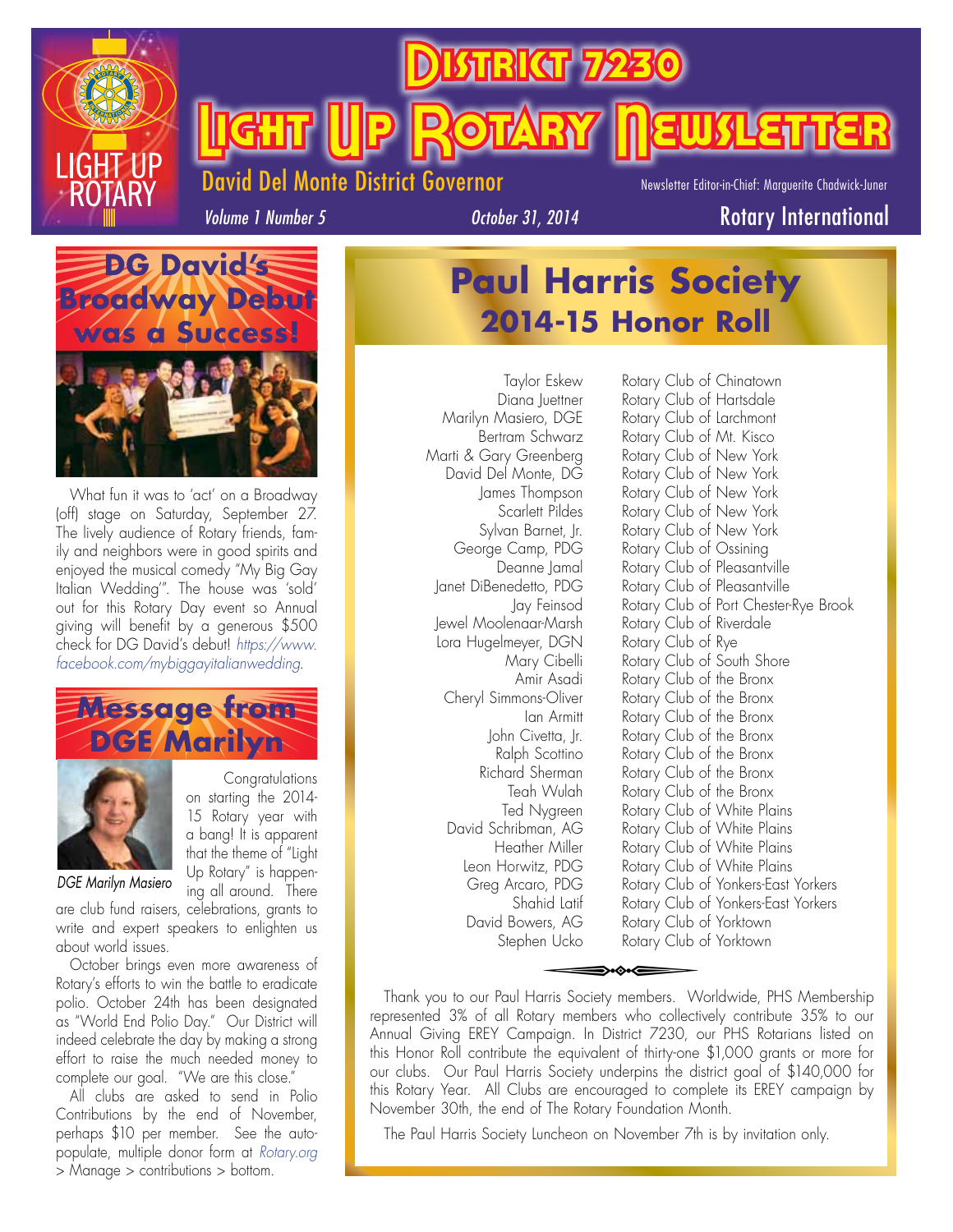### **Meet Our Presidents A Recurring Column for the District Light Up Rotary Newsletter**

#### **George A. Scott, JP Rotary Club of Pembroke**

Encouraged by my late mother's (Valerie T Scott) motto: "Aim high and work hard to get there".

Born on the Island of Bermuda (British Overseas Territory), the third of nine children (5 girls/4 boys) of George D Scott (General Post Office Management) and the late Valerie T Scott (Registrar General) who were employed as civil servants for the government of Bermuda.

My parents involved the boys in the Boy Scouts/Sea Scouts, Sports Club (Soccer & Cricket), Chess Club and had us serve as altar boys in the Catholic Church.

I attended Mount Saint Agnes Academy in Bermuda and finished my last two years of High School in Queens, NY at the Newtown High School. I

studied two years at CCNY in NYC and on my return to Bermuda; I studied at the Bermuda College and the University of the West Indies, Trade Union Institute.

I have worked in the Hotel Industry, an Airport Firefighter and am currently the Chief Union Organizer at the Bermuda Industrial Union for the past twelve years in Bermuda. On September 11, 2001, I was on shift at the airport in Bermuda and can recall the many airline flights that were diverted to Bermuda due to the World Trade Center tragedy.

I have five children and two grandchildren with my late wife passing in August 2003 being overcome as a diabetic. My oldest son George is a cable technician, daughter Aja is a retail manager and Aaron is a taxi operator/ plumber with my two younger children Ashani and Tatiane currently in school. My proudest moment is when my oldest



District 5130 is comprised of 46 clubs - 1,500 Rotarians, encompassing world famous Sonoma County, with more than 400 wineries, miles of rugged Pacific coastline, and towering redwood forests. Close to San Francisco, Sonoma County boasts cities such as Santa Rosa and Petaluma and is famous as a dream vacation spot. Tasting rooms in the Sonoma wine region range from simple and rustic - two wine barrels and a slab of redwood as an outdoor tasting bar - to the more extravagent wine resort of famed Hollywood director Francis Ford Coppola.

California Rotarians to New York April 7-14<br>New York Rotarians to California May 9-17



District 2440, with 67 clubs and 2,100 Rotarians, is located in Western Turkey. Visitors will experience the rich cultural legacy of early Greek, Roman, and Ottoman civilizations. Popular destinations include Istanbul, the Aegean coast and the ancient cities of Ephesus and Troy. Magnificent coastal scenery abounds while pine trees and olive groves clothe the hills surrounding popular resorts. Inland, mineral springs surge over a mountain plateau at Pamukkale, Turkey's leading mineral spa. Turkey has one of the world's healthiest cuisines and is noted for it's hospitable people.

Turkish Rotarians to New York April 19-27<br>New York Rotarians to Western Turkey May 9-17

*www.Rotary7230.org*



daughter Aja along with my two oldest sons managed a political campaign for me in 2007.

George Anthony Scott, JP a devoted Industrial Relations Professional, community activist, community worker, champion of rights for people.

I have served as an elected member of the House of Assembly from July 2003 - December 2007 in Constituency 27, Warwick North Central and am currently serving as an elected Common Councillor for the Corporation of Hamilton as of May 2012.

I am a founding member of the Diversity Institute of Bermuda, Fathers Resource Institute, Black Alliance Charity and the Brazilian Association of Bermuda and am a member of various Community Clubs.

Internationally, I am a titular member of Building & Wood Workers International (BWI) and sit on the BWI World Council representing the Caribbean & Latin America Region.

I remain fully engaged in the industrial relations process locally and Internationally in addition to being a servant to my community thru politics and charity.

I enjoy travel and Rotary gives me an opportunity to enter any country/community and interact with members that are persons of means. As an Island resident, Rotary provides me with an international resource.

"My personal mission is to raise the awareness of charity thru Rotary"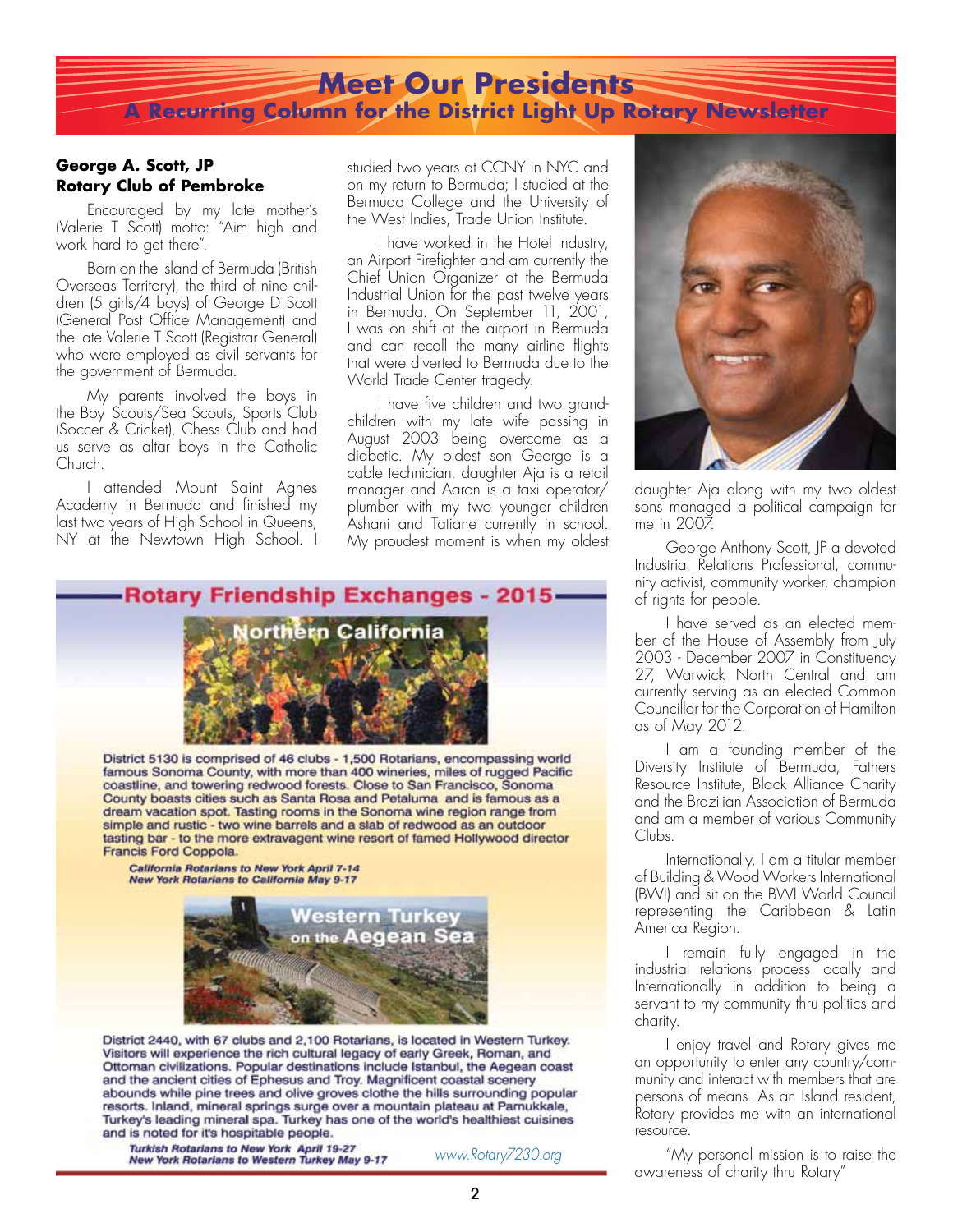





### **Attention Staten Island Rotarians!**  *Charles DiBartolo Al Lambert*

Drop into your own RMB charter meeting on the 2nd Tuesday each month at the Unicorn Diner, 2944 Victory Blvd from 8:30 to 9:30 am. Paul Harris began Rotary with a networking benefit idea. People do business with people they know and trust. RMB on Staten Island is for Rotary members only. Non Rotarians can join Rotary and participate in RMB plus all the Community Service work and social activities of Rotary.

For information call **Charles DiBartolo**, (973) 390-4719 or **Al Lambert** (718) 351- 4200 or email *Charlie.dibartolo@gmail.com*.



#### *Bill Fishman*

A Rotary Networking Meeting is scheduled for Thursday, November 20, 2014 at 8 a.m. Please RSVP by November 19.

Our mission is "Promoting networking in Rotary, and promoting Rotary in the business community."

Begun in the Rotary Club of White Plains, we invite Rotarians from every Club and prospective members who a Rotarian thinks may be a good candidate for a Rotary Club. We begin and end promptly so people can get to work; cost is only \$5 and includes breakfast – great deal!

Meetings are scheduled for the third Thursday of each month at the law offices of Bill Fishman, 11 Martine Avenue, 12th Floor, White Plains, NY 10606, but please contact **Bill Fishman** at: *lwf7471@gmail. com* to confirm the time and place and for more information.

# **Kayaking Rotarian Shines Light on Guatemalan Children & Visits South Shore**

Dr. Deb Walters – a grandmother from Maine, retired scientist, university leader, and Rotarian -- kayaked into Great Kills, Staten Island shores on Monday September 22 for some rest and relaxation to prepare to continue her 2,500 miles kayaking journey to Guatemala.

"Dr. Deb wants to share the story of children living in less than acceptable conditions in Guatemala City's garbage dump," said Brian Benevento, president, South Shore Rotary, Staten Island. "The South Shore welcomes her to our Staten Island shores and applauds her adventurous efforts to improve the lives of children."

Her journey from Maine began in July (2014) and is expected to continue for one year. Dr. Walters stayed overnight as a guest of the family of South Shore Rotarian Chris Williams. She resumed her journey on Tuesday September 23.

For her full story visit: *www. KayakForSafePassageKids.org*.



*Rotarians greet Dr. Deb Walters upon her arrival at South Shore, Staten Island. South Shore Rotarian (bottom photo, right) was her host overnight.*



# White Plains Rotary Club **Celebrates 53-Year Members**

Drs. Ira Bernstein and John Ramsdell have been members of the W.P. Rotary Club for 53 years. The Club celebrated that this week.

In 1961, John F. Kennedy was president, the first human traveled in space, "Gunsmoke" was the most popular TV show, the average home cost \$12,500, and two young doctors joined the Rotary Club of White Plains. Drs. Ira Bernstein and John Ramsdell are still members. Their long service was the inspiration for a special celebration at the Club's weekly luncheon this Tuesday, attended by friends, family and Club members.

Both have served as Club president, Dr. Bernstein in 1974, and Dr. Ramsdell in 1996. That and their many contributions to



*Pictured l. to r.: Dr. John Ramsdell, Dr. Ira Bernstein and Bill Fishman.*

the Club were praised in live and recorded video tributes

The Rotary Club of White Plains meets Tuesdays at noon at the Crowne Plaza Hotel. Visitors are welcome. For information: *rotarywp.org*.

Is Rotary Club Central up to date for YOUR Club?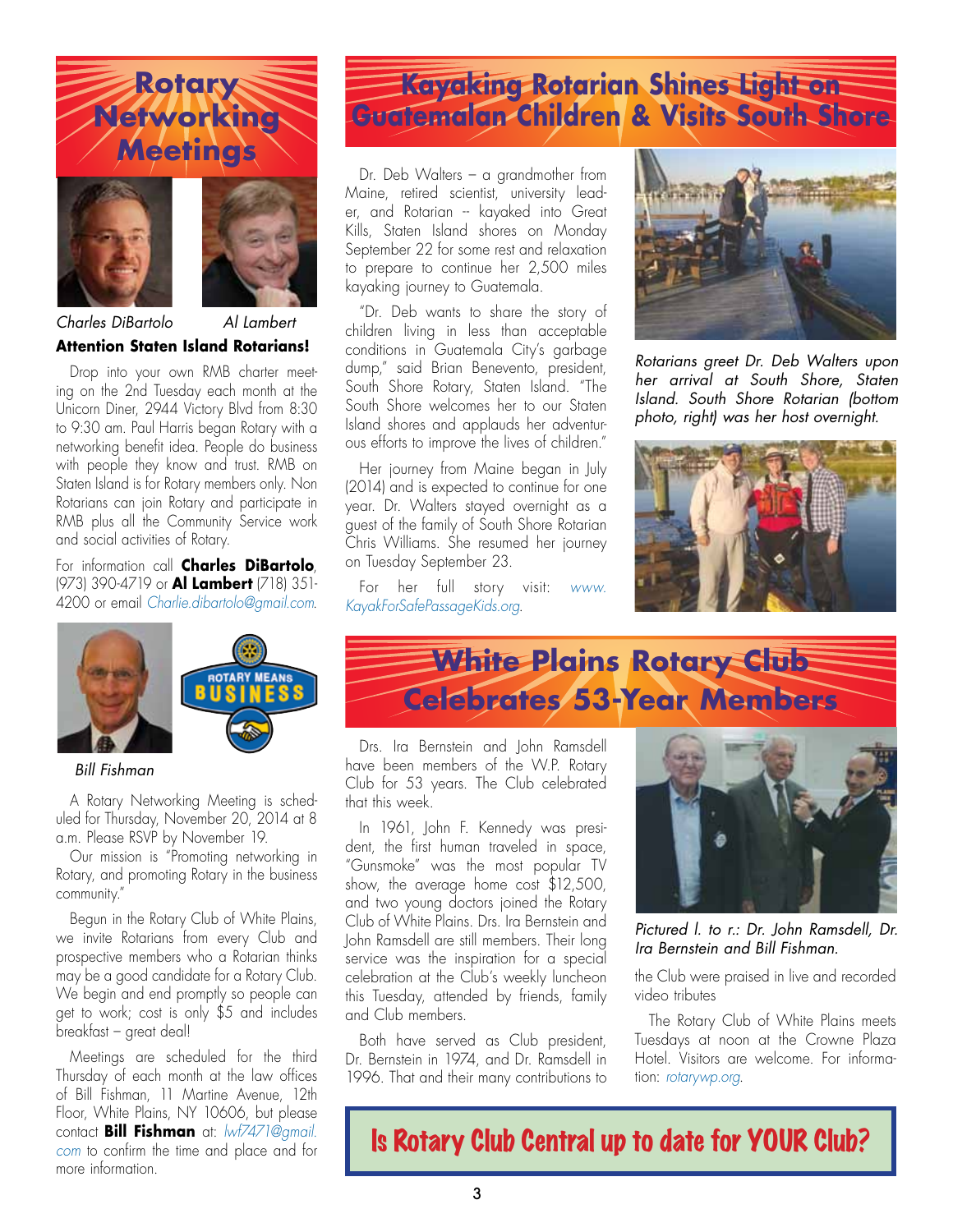### **Meet Our Presidents** *Continued from page 2*

#### **Gregory Smith Rotary Club of Hamilton**

I was born in Trowbridge, Wiltshire, England on the 26th May, 1945, two weeks after the war in Europe ended. Whilst I consider myself a post-war baby, I was not considered part of the baby boomer group, which had its start in 1946.

When I was born my father was in training as a surveyor and town planner, having worked as a dredger driver during the war, helping to keep the river clear for water transport. In 1950 we moved to Bristol, which had been heavily damaged during the war, where he worked on the redevelopment of the city. My brother is four years older than me and was offered a scholarship to attend the Bristol Cathedral School but refused because he didn't like the uniform – a long black robe and orange socks. My mother worked as a librarian and later became a teacher.

From high school I went to college to train as a teacher, working for two years in Devon, UK before taking up a teaching position in Bermuda in January, 1969. In 1975 I went to train as a guidance counsellor at Keele University in the UK and then in 1980 studied for a Masters degree in educational management at Bath University in Avon, UK. In 1981, I was seconded to the Department of Education in Bermuda to work on the certification programme





Now that we are one-third the way though our 2014- 15 Rotary year, our president are 'getting legs' I am sure. They are working hard for us, always present,

#### *DG David Del Monte*

always on time and always prepared. I ask you to 'Light Up Rotary' with one candle. Pay your president a compliment for something you see that you like. A thank you for serving works well, too. Sometimes it is lonely 'at the top' and it's always nice to know that we are all working together and appreciated.

for high schools, becoming an education officer in 1990.

Ten years later I took early retirement, having had three serious illnesses in the space of eighteen months. In June, 2000, I was appointed as the General Manager of the Bermuda School of Music, a part time position which eventually managed a staff of twenty five and a student body of over 1000, including everyone from babies of 18 months to eighty year olds.

My wife, Elaine and I became parents in 1976, our son being born whilst we were in the UK for a year on study leave. Adam has just completed a doctorate in applied physiology and is the father of our grandchildren – Hailey (11) and Kaden (5). Our daughter, Rebecca, was born in 1983, has a degree in French and Spanish, is married to James and works for Windreach, a charity for the disabled in Bermuda.

I joined Hamilton Rotary Club in 2006, was responsible for overseas exchange students for three years and then became the secretary. I was due to be the President in 2013 but my son's serious bike accident caused that to be delayed until after the 90th anniversary of the club. I enjoy our Tuesday lunchtimes, meeting with a diverse group of people and listening to



many challenging talks on a wide variety of topics. Our challenge is to encourage more members to attend a on a regular basis and to be inviting to prospective members.

My passion is in the area of encouraging diversity, having been the treasurer of the Diversity Institute for over ten years, my hobbies include walking, swimming and DIY. Currently, I am the Presbytery elder and representative of Christ Church in Warwick at Presbytery of Europe meetings in Gibraltar and Budapest this year.

## **3rd Guest Bartender Fundraiser Stuffs GOL Piggy Bank for Wall Street**

The Rotary Club of Wall Street would like to thank all the Rotarians and friends who supported the Third Guest Bartender Fundraiser for the Gift of Life Foundation. On September 24th, Maggies's Place Bar and Restaurant was filled with old friends and new acquaintances who were very generous in leaving large tips on the bar for an inexperienced Rotarian bartender. The "spirited" crowd was enthusiastic about providing a life-saving heart operation for a young child and learning more about Rotary. The evening ended with \$1,093 collected and an application for membership by a candidate new member. Inquiries about future opportunities for partnership can be sent to Stan at *stan.kules@gmail.com*.



*Rotarians Adolfo Villeta & Jahnbaz Almas count all the tips dropped in the Piggy Banks on the bar"*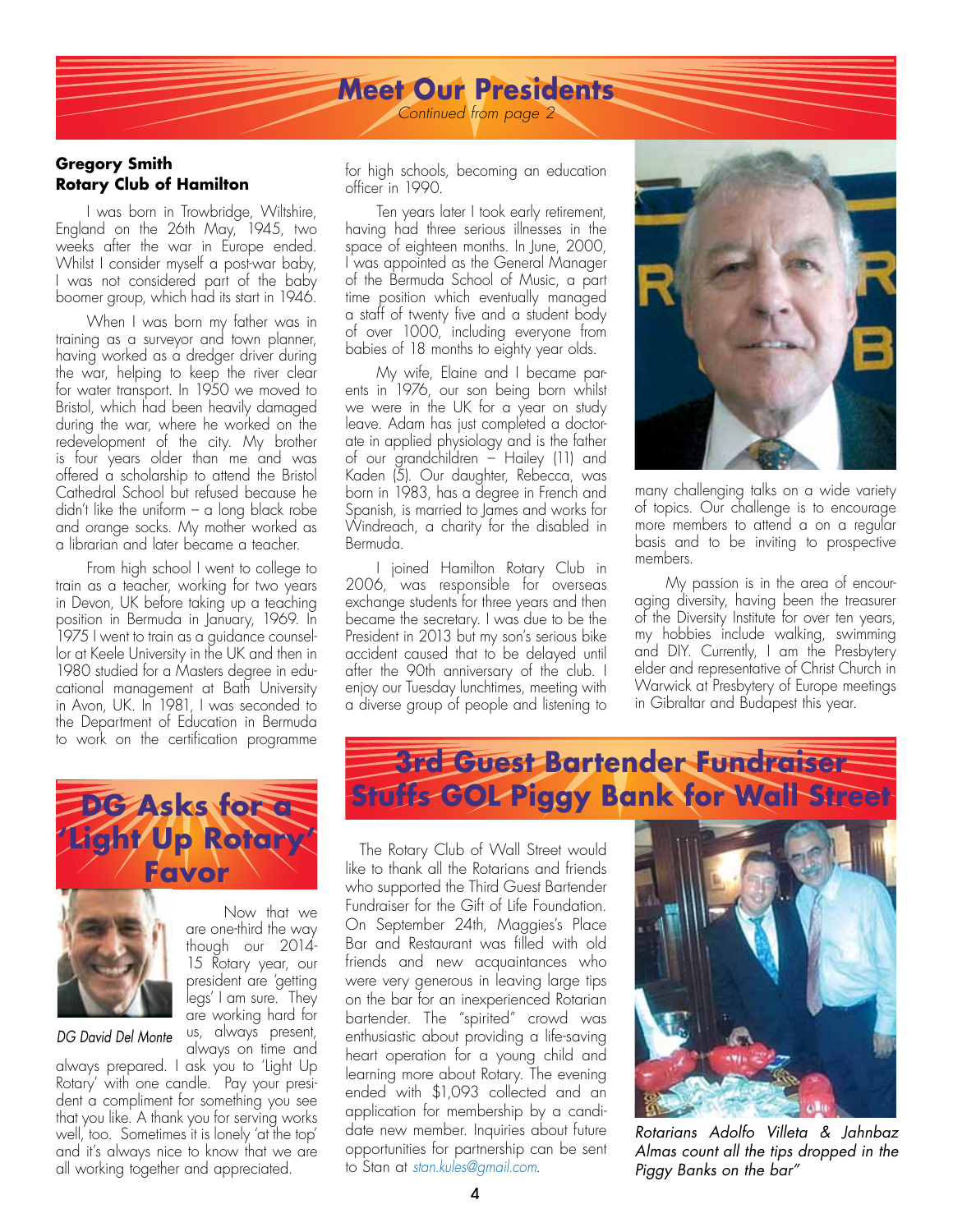## **Elmsford Rotary = Continuity**



Strengthening our clubs is our goal. One strengthening feature is continuity of presidents – Shown here is (l-r) Immediate Past president Kim Griffith, President Barbara Eannazzo, Presidentelect Michael Kinkel. RESULTS: Growth from 17 to 27 in one year, a staggering long project list including fundraisers, community service, social events, high morale and good spirit. Also in photo,

clockwise are: Treasurer John Bojko, Membership Chair Syed Alirahi; DG David; Frank Confalone.

The Rotary Club of Elmsford held their 18th annual Golf Outing on September 15, 2014. Another very successful fundraiser! Weather was great and everyone had a terrific time. We were honored to have DG David DelMonte at our meeting on September 25, 2014. It was truly a great exchange of ideas. Our next fundraiser was on October 28, 2014 at Captain Lawrence Brewery in Elmsford, NY. This year's theme was a Monster Bash. We have been chosen by Subaru for their "Share the Love" program and will be hosting an event in the near future- will keep you posted. We will soon be into holiday season and have a great deal planned this year.

Visit our facebook page and website at *www.elmsfordrotary.org*.

### **Scarsdale Rotary & Pure Water**



The Rotary Club of Scarsdale is committed to seeing change come to the people of Cité Soleil, Haiti. Cité Soleil is regarded as the worst slum in the western hemisphere today. With over 400,000 people living in abject poverty, and very few options for clean water, the majority of families are forced to drink contaminated water. The endemic result is children and families suffering from waterborne diseases, including cholera.

Pure Water for the World has launched a major initiative to tackle this excessive suffering by delivering safe water solu-

tions to the residents of Cité Soleil. Pure Water for the World, founded by the Brattleboro, VT Rotary Club, is a 501(c) (3) organization whose mission is to improve the health of children, families and communities in the developing world by providing them with sustainable water solutions, sanitation and hygiene education.

The Rotary Club of Scarsdale has committed to joining Pure Water for the World in their efforts by generously donating \$4,350 toward the initial phase of reaching 1,000 homes this year. This multi-club project is being spearheaded by the Amherst, MA Rotary Club. A clean water solution costs just \$300 per home and includes an in-home use bio-sand filtration system, community agent training, hygiene education, and monitoring and follow-up to ensure the long-term efficacy of the systems and practices. This 1,000 home portion of the longer-term initiative will reach an estimated 6,000 people, including 3,600 children.

For info: Email: *jamin.gelder@purewaterfortheworld.org*

## **After RI UN Day**

**UN Rotaract Annual UN Day Event Nov 1st – 5-7 PM**



**933 Second Avenue (From UN, go 5 blocks north on 2nd Ave to relax.) Info: (803) 439-5965**



Rotary President Rick Martin is installed to a full house. DG David was the Installing Officer for Rick, President Elect Sonny Lee and the Board of Directors. In the photo are (l. to r.): Broad member, Dr. Linda Stillman; Board member, Jan Brown; President Rick; DG David; Rick's husband, Morris Gaines. What is everyone laughing about? All DG David said was "Repeat after me: 'I, say your name.' You take it from there.

Need RI Support? Call Club & District Support Victoria Schiffman at (847) 866-3354 or *Victoria.schiffman@rotary.org*.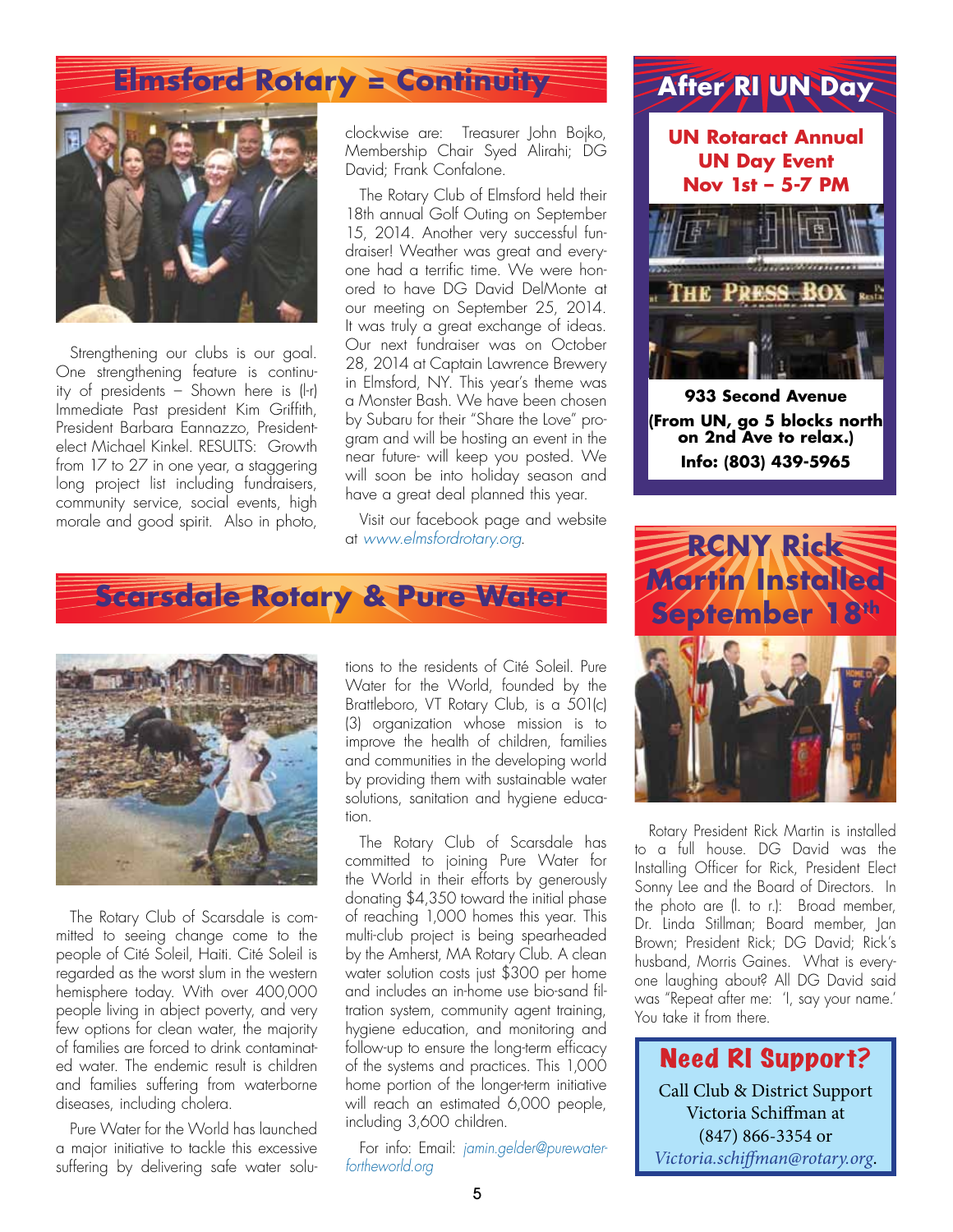

The Council of PDG was called to order by PDG Andy Morzello on Sep 29th at Fogerty's in Bronxville. PDG David Sullivan from Bermuda attended by Skype. (It was really nice to have Sully with us.) The agenda included a "State of the District Report" by DG David, a request that PDG be responsible for the District Awards and serve as table hosts at the District

Conference. Other items on the agenda concerned reminding club that if they wish to suggest Rotary Organizational Changes, the deadline for the 2016 Council on Legislation is December 31st. PDG Helen Lynch is our District Representative. Contact PDG Helen at Grissh@optonline.net. PDG Andy and Sully have served on the COL in the past.



On Sunday, October 5th the Cortlandt Rotary Club held it's first Pancake Breakfast at the Muriel Morabito Community Center in Cortlandt Manor. Supported by Supervisor Linda Puglisi, Asemblywoman Sandy Galef, along with Ossining, Yorktown and Peekskill Rotarians a successful event was held with all proceeds going to the local chapter of Make A Wish. The pancake mix and syrup was donated by member Evan Liaskos of Cortlandt Colonial and Dunkin Donut Coffee by honorary member, Paul Sardinha.

Shoprite had volunteers there to help serve up the pancakes, eggs and sausages for all who attended to enjoy! Peoples United Bank had even displayed a table with flyers in front of their bank in the Beach Shopping Center Stop & Shop. Place mats were sold helping to raise funds as well.



*Cortlandt Town Supervisor Linda Puglisi talks with Ossining Rotarians in attendance.*



*Volunteers from Shoprite, Nicole and Jesus, enjoy breakfast before the event!.*



October 2nd was the official visit for the District Governor at the Rotary Club of Peekskill. To honor the visit of the governor they ordered a 'Welcome' sheet cake to be served for dessert and offered a warm greeting by rising and applauding at the introduction. (A Rotary traditional honor for the office not the person.) President Don Feldman followed the tradition set in recent year by achieving 100% EREY Club again. (100% of the members contributing to the Annual Giving campaign, EREY.) His challenged was that if his club achieved 100% EREY he would dye his hair blond. Note the wig! President Don and Peekskill Rotarians, congratulations and thank you. Now please apply for a grant to fund a Rotary Club of Peekskill future project. Note: Peekskill had more guests of Rotarians that any other club I have visited this year…about 9 guests. Peekskill, you're the BEST! *http://peekskillrotary.com/*.

## **Rotary Community Corps of Keon Raise Funds at IHOP!**



Members of The Rotary Community Corps of Keon brought housemates, friends and family to our local IHOP in Mohegan Lake on Wednesday, October 8th to raise funds for another project. Smiles were all around the restaurant as they enjoyed dinner knowing that 20% would be given back to their club. Shown on left front of this photo is Past President of the RCC of Keon, Carolyne!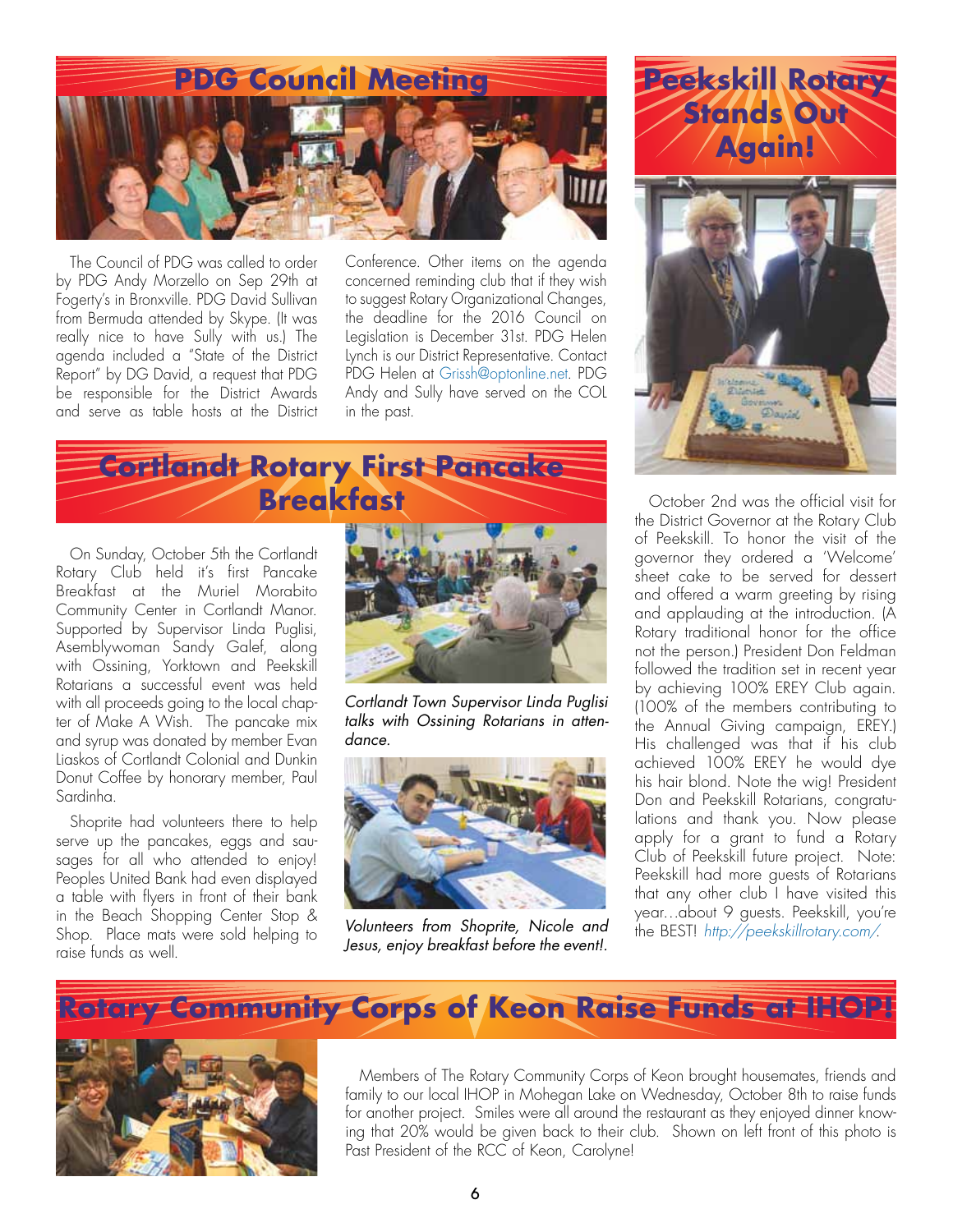

District PolioPlus Chairman Dr. Larry Severino 'hits the air waves' of Westchester County on October 16th. Good Morning Westchester radio personality John Marino, on Rotary WVOX 1460 AM interview Larry about



*Dr. Larry Severino*

PolioPlus campaign and the 'the last inch' of polio eradication.

From 350,000 cases each year in 1985 to 209 in 2014 (to October 1st) great strides have been made

by joint efforts of Rotary, The William and Melinda Gates foundation, the World Health Organization, the United Nations and the benefiting countries. Rotarians have contributed about \$1 Billion dollars of the \$11B expended so far. It is estimated that another \$5-6 Billion will be needed to close the gap of "the last inch."

 Several of our members have gone on NIDs (National Immunization Days) that inoculate the entire country in 1 day—lots of volunteers. PDG George Camp, Ossining Club, has attended several NIDs and Metro NYC member Nadine Holmann has attended 1 NID so far. She will be a speaker at the Valley Forge District Conference.





If they look like a fun loving group, it is because they are! They also take RYLA, our Youth Leadership Camp, very seriously, too. Last year, 60 10th grade students attended and left with new friendships and memories that will last a lifetime. Of course, our youth leadership program was embraced and enjoyed, too.

Watch for applications coming out in December for the April 17-19 Camp held at the Alpine Boy Scout Camp. Cost is \$250 per student and covers all meals, lodging and activities. Change the life of a child! Send them to RYLA.

Hands on opportunities for your club, too. Run an activity or commit to be a Rotary adult leader. For info: *RYLA@ Rotary7230.org*.

## **The Great Adventure for Cortlandt Healthcare Residents**

On a beautiful, sunny October 3rd some of the members of the Cortlandt Rotary Club went to the local Cortlandt Healthcare Facility and took some residents out for a day. They boarded a bus and went to the Peekskill Riverfront Green where the "Evening Star Cruise Boat" was waiting for them. Some of these residents had not been out of the facility in many years so the excitement was high.

They proceeded to board the boat for a cruise up the Hudson River. Captain Mary Pat, was the tour guide giving a talk about all the important on shore they were seeing as they cruised. They went



as far as the Bear Mountain Bridge and returned watching the foliage which was starting to turn. When they returned to the dock, a box lunch was served onboard for all to enjoy!

The smiles on this excursion were priceless!





Each year, Rotary selects individuals from around the world to receive fully funded academic fellowships at one of our peace centers. These fellowships cover tuition and fees, room and board, roundtrip transportation, and all internship/field study expenses. Two types of peace fellowships are available. (Peace and Conflict resolution is one of the 6 areas of focus for our Rotary Foundation.)

#### **Master's Degree**

We offer master's degree fellowships at premier universities in fields related to peace and conflict resolution and prevention. Programs last 15¬–24 months and require a practical internship of 2–3 months during the academic break. Each year we award up to 50 master's fellowships from these institutions:

 • Duke University and University of North Carolina at Chapel Hill, US

• International Christian University, Japan

- University of Bradford, UK
- University of Queensland, Australia
- Uppsala University, Sweden

#### **Professional Development Certificate**

For those with more extensive experience in peace-related fields, we offer a 3-month program in peace and conflict resolution at Chulalongkorn University in Bangkok, Thailand. This program incorporates 2–3 weeks of field study. We award up to 50 certificates each year.

*NOTE:* Peace Scholar Candidates are selected and vetted by Rotary Clubs, vetted by the Districts and selected by The Rotary Foundation Selection Committee. The funding comes from a \$125,000,000 endowment that is targeted to reach full funding by June 30, 2015.